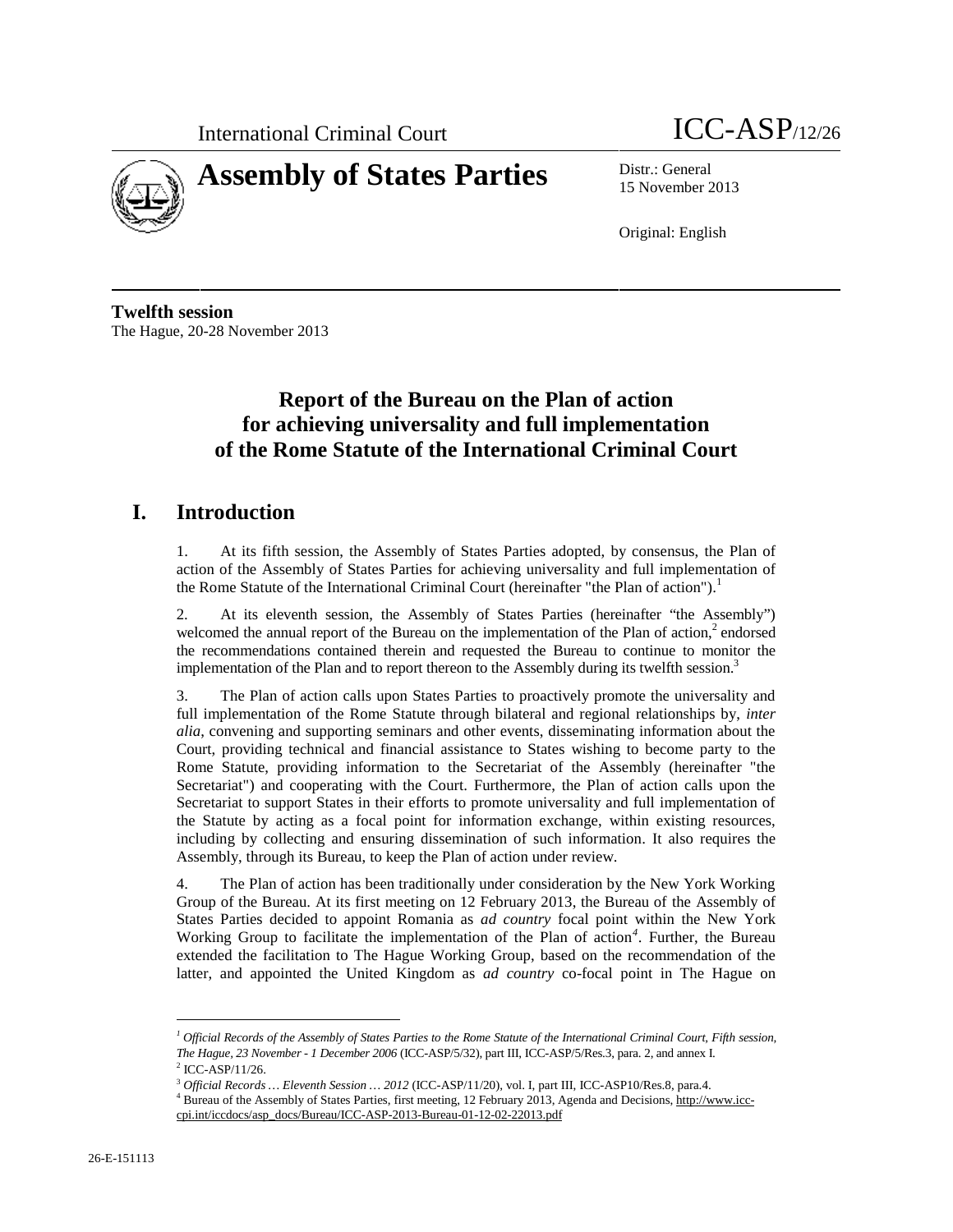20 March 2013.<sup>5</sup> On 7 October 2013, the Bureau decided to appoint Cyprus and Japan as *ad country* co-focal points with The Hague Working Group to replace the United Kingdom. Following this decision of the Bureau, the representatives of three *ad country* focal points have agreed to meet and discuss the co-facilitation methodology and roadmap during the twelfth session of the Assembly.

5. During 2013, consultations and briefings took place both in The Hague and New York in order to keep delegates, Court officials, members of civil society and other interested parties up to date on the progress in the discussions on the Plan of action and to receive their suggestions, comments and recommendations. No amendments to the provisions of the current Plan of action were suggested during the reporting period.

## **II. Updates on efforts to promote universality and full implementation of the Rome Statute**

### **A. Updates on informal consultations**

6. The co-focal points continued the practice of informal consultations with numerous actors in different *fora*. Open informal briefings were held in New York on 5 February 2013 (in the format of the "Friends of the ICC", co-ordinated by Germany) and 24 October 2013, and in The Hague on 1 November 2013. A common briefing of the co-focal points under the plan of action was held in New York, on 4 June 2013. Representatives of States Parties and non-States Parties, as well as members of the Secretariat of the Assembly, the international organizations, the Court and the civil society were invited to participate in the deliberations, with a view to involving as many interested actors as possible. This broad participation contributes to the achievement of the two main objectives of the Plan of action: universality and full implementation of the Rome Statute.

20 March 2012.<sup>2</sup> On 7 October 2013, the Bureau decided to specienc Cytem and Japan is of entropy the state. The Hansel october to the Unit March West Content to the Unit March West Content is the Unit March West Content 7. The informal consultations and briefings during 2013 focused on the mandate and programme of work of the co-facilitator countries, Romania and United Kingdom, the status of the ratification and implementation of the Rome Statute, the content of the Plan of action and the progress achieved since the adoption of the Plan. Following findings of the previous report on the Plan of action, the co-focal points drew attention to the status of ratifications of the Agreement on Privileges and Immunities of the ICC ("APIC") and encouraged States, in particular those party to the Rome Statute, to take steps to ratify it. Latest developments, efforts and pledges by States in ratifying the amendments of the Rome Statute were mentioned. The co-focal points recalled the annual *note verbale*<sup>6</sup> of the Secretariat requesting States to provide information on actions undertaken to promote the ratification and full implementation of the Rome Statute, and emphasized that the rate of response had been low. In 2013 only 10 States Parties<sup>7</sup> and the European Union responded. They encouraged all States Parties that had not yet done so to provide the requested information.

8. In addition to the open meetings, the co-focal points held individual and joint bilateral consultations with representatives of States, members of civil society, international organizations and the Secretariat. The consultations were held in New York, The Hague and in the capitals at all levels, including directly with Ministers of Foreign Affairs.

### **B. Updates on official meetings and demarches**

9. During the reporting period, the President of the Assembly, Ambassador Tiina Intelmann, and the President of the Court, Judge Song have continued the practice of the last years in promoting universality of the Rome Statute in their official meetings with high level representatives.

<sup>&</sup>lt;sup>5</sup> Bureau of the Assembly of States Parties, second meeting, 20 March 2013, Agenda and Decisions, http://www.icccpi.int/iccdocs/asp\_docs/Bureau/ICC-ASP-2013-Bureau-02-03-20.pdf

 $6$  ICC-ASP/12/S/008, dated 13 February 2013.

 $^7$  Bolivia, Democratic Republic of the Congo, Finland, Georgia, Germany, Latvia, Mexico, Portugal, Romania, Senegal.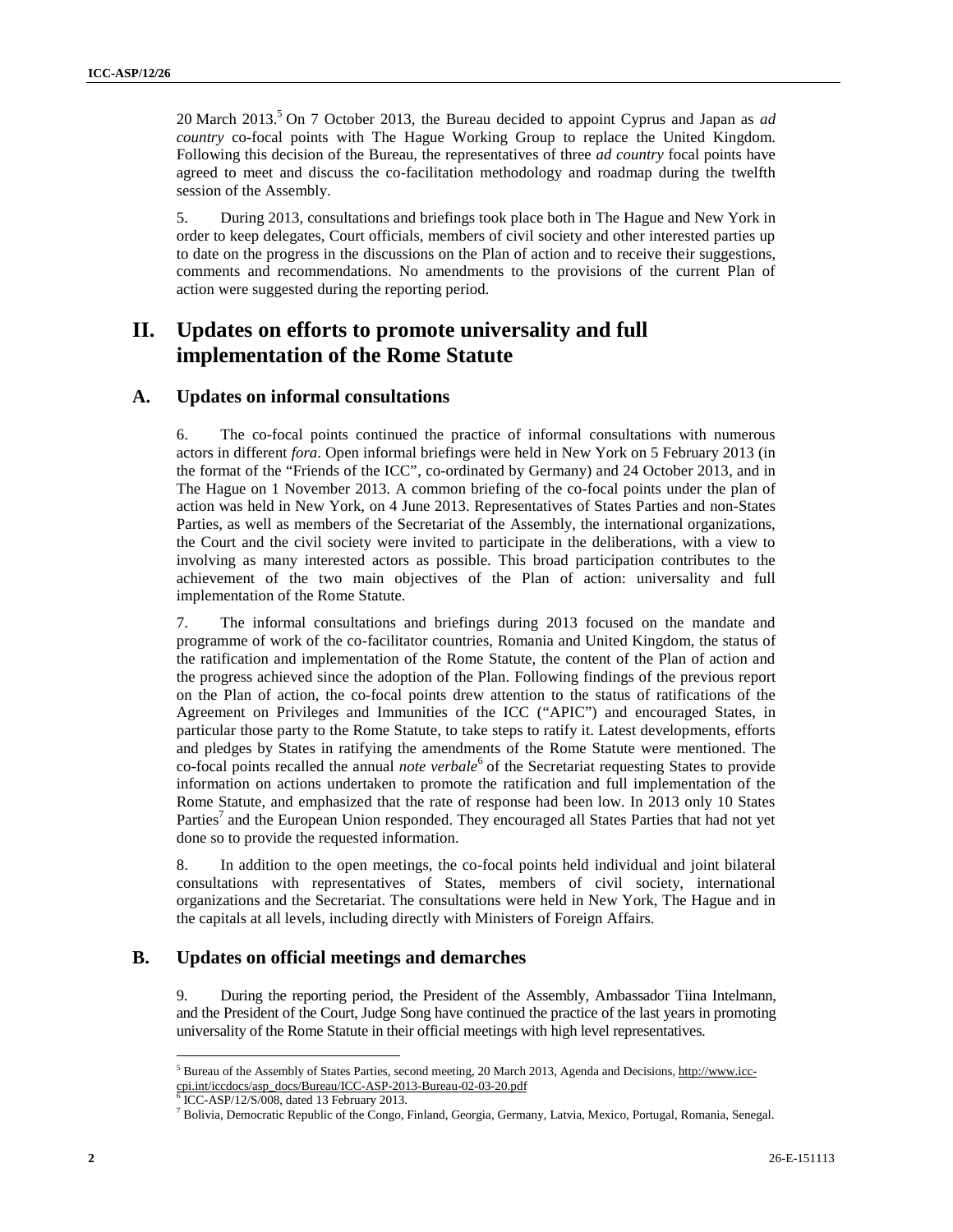10. The President of the Court visited four non-States Parties to the Rome Statute: the United States, China, Turkey and the Russian Federation. A visit to Indonesia and Malaysia, facilitated by the Netherlands, is planned for December 2013. Continuing to promote universality of the Rome Statute, particularly in the Asia-Pacific as the least represented region among the States Parties, the President of the Court addressed groups of stakeholders from that region on several occasions.

11. The President of the Assembly of States Parties used the opportunities offered by the United Nations General Assembly's Ministerial week to meet in New York with high level delegates of non-States Parties to advance the cause of universal ratification, namely the Foreign Ministers of Armenia, Bahamas and Yemen, and the Deputy Prime Minister of Tuvalu. The Permanent Representative of Japan convened a meeting for the President of the Assembly, attended by representatives from the Asian-Pacific region, including some non-States Parties. On these occasions the President of the Assembly explained how the Rome Statute system works and renewed her call for its ratification.

12. Both the President of the Assembly and the President of the Court have sent letters to heads of state or government and other relevant officials of non-States parties urging consideration of joining the Rome Statute. The President of the Assembly approached the following countries: Malaysia (December 2012), Tonga (February 2013) and Yemen (June 2013). The President of the Court also sent a letter to the President of Yemen (June 2013).

#### **C. Seminar series**

13. The *ad country* co-focal points Romania and the United Kingdom have continued to engage in organizing events to promote the universality of the Rome Statute in New York, The Hague and Bucharest during 2013.

10. The President of the Court vising four works are Parties to the Roman Source of the main temperature in the main temperature of the main of the main of the main of the main of the main of the main of the main of the m 14. A round table "*11 years from the entry into force of the Rome Statute: challenges in promoting the international criminal justice*" was co-organized by the Organisation Internationale de la Francophonie and Romania, in New York, on 3 July 2013. The event was addressed to the francophone countries and aimed at creating a dialogue opportunity on the implementation of the Rome Statute and its ratification by the francophone countries. The event was attended by representatives of five francophone non-States parties to the Rome Statute: Egypt, Haiti, Mauritania, Rwanda and Togo. The attendees have benefited from the presence of eminent speakers: Mr. Amada Dieng, Assistant Secretary-General of the United Nations and Special Adviser to the UN Secretary-General on the Prevention of Genocide, Mr. Amady Ba, Head of the International Cooperation Office of the Prosecutor of the International Criminal Court, Ms. Astrid Reisinger Coracini, Executive Director of the Program on International Law, Humanitarian Law and Human Rights at the University of Salzburg, Mr. David Donat Cattin, Senior Director of the Program on International Law and Human Rights within the non-governmental organization *"Parliamentarians for Global Action"*, and Ms. Alina Orosan, Director of the Department for International Law and Treaties within the Ministry of Foreign Affairs of Romania. Among the issues raised during the interactive session were the impact of the unbalanced perception regarding how the politization of the ICC influences or fosters the lack of willingness to ratify the Rome Statute; the impact of the Court's approach to cooperation with States Parties and non- Parties on the ongoing investigations; and whether the ICC considers opening a liaison office to the African Union, in Addis Ababa. The debate revealed the need and the interest of francophone non-States Parties to have more dialogue on the ICC and the Rome Statute.

15. The United Kingdom organized a roundtable event in The Hague on 9 July 2013 for States Parties and non-States Parties from the Asian region entitled "Universality of the Rome Statute of the International Criminal Court". The event sought to provide a forum for non-State Parties from the most underrepresented region in the Rome Statute system to come together and discuss the particular political and technical impediments to becoming party to the Statute; while allowing State Parties to offer their expertise and experience in addressing similar problems which had faced them prior to their membership. The event was chaired by Judge Howard Morrison, with the panel consisting of the President of the Court, Judge Song, the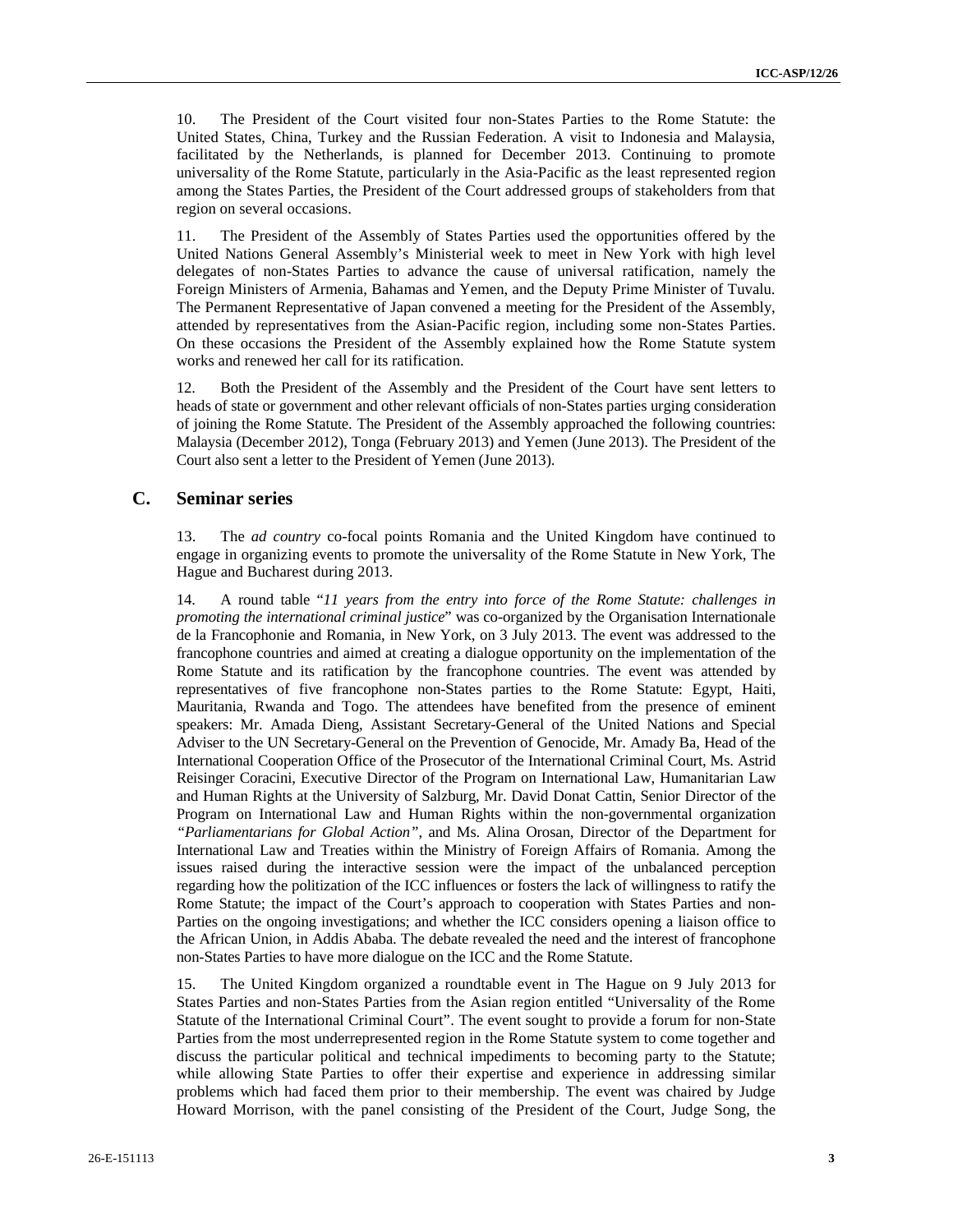President of the Assembly, Ms. Tiina Intelmann, the Ambassador of Thailand, HE Virachai Plasai, and the British Ambassador, HE Paul Arkwright. There were 17 States represented at the meeting, which was held under the Chatham House Rule.

16. A regional conference focused on promoting the universality of the Rome Statute was co-organized by The Ministry of Foreign Affairs of Romania and the University of Bucharest – Faculty of Law, in Bucharest, on 17 October 2013. The event addressed three areas of interest for the ICC: universality, ratification of the Kampala amendments and cooperation. It benefited from the presence of the President of the Court and the President of the Assembly as keynote speakers. The target audience included representatives of Eastern Europe and Central Asia countries, members of the diplomatic corps, including non-States Parties to the Rome Statute, Romanian officials involved in the cooperation with the ICC, members of the Romanian Parliament and the academic community.

17. Australia, New Zeeland, Samoa and the Commonwealth Secretariat continue their efforts to support Small Pacific Island States in achieving ratification and implementation of the Rome Statute by preparing a follow-up to the Pacific Outreach Round Table that took palace in Sydney, on 16 February 2012. The outcome report is available on the ICC website dedicated to the  $10<sup>th</sup>$ anniversary of the Rome Statute. The follow-up event is scheduled to take place in 2014.

**Decision:** of the Assembly, Mr. This Intelnation, the Aubioms's of Thinline, Heroice Press, and the Assembly of Eq. Assembly 10. The Law the Assembly 10. The Law the Assembly 10. The Law the Assembly 10. The Law the Asse 18. Specific events for promoting the ratification and implementation of the Kampala amendments to the Rome Statute were conducted by Liechtenstein during 2013. The side event to the legal advisers' meeting of the Council of Europe ("CAHDI"), on 26 March 2013, took the form of a technical workshop exploring the Kampala amendments on the crime of aggression and was open to all members of the Council of Europe. The second notable event was a workshop for all African States Parties held in Gaborone on 15 and 16 April 2013, co organized by Liechtenstein and the Government of Botswana. This workshop, in which the President, Foreign Minister, and the Defence and Justice Minister of Botswana as well as the Foreign Minister of Liechtenstein, amongst others, participated, focused on the two Kampala amendments. Currently Liechtenstein is planning several upcoming events:

side event at the Assembly of States Parties in The Hague on 22 November 2013, focusing on the experiences of the early ratifiers of the Kampala amendments;

an event in the Pacific region in 2014, which will address both universality and the Kampala amendments, co-organized with New Zealand;

an event on the Kampala amendments for Eastern European States Parties is planned in 2014 in conjunction with Slovenia.

19. A discussion on "The International Criminal Court after 15 years" was organized by the European Union Delegation in Geneva on 10 September 2013. The keynote speakers were Ms. Navi Pillay, UN High Commissioner for Human Rights and Judge Song, President of the ICC and were followed by representatives of Guatemala and the International Committee for the Red Cross. The debate was moderated by Prof. Paola Gaeta, Geneva Academy of International Humanitarian Law and Human Rights. The discussions focused on the challenges faced by the ICC today, including the question of achieving the universality of the Rome Statute.

20. Cyprus, Japan, Romania and the United Kingdom are planning to hold a side-event during the upcoming session of the Assembly in The Hague, on 22 November 2013, in relation to the universality and full implementation of the Rome Statute.

#### **D. Pledges, assistance and cooperation**

21. The United Nations Human Rights Council continued to make recommendations related to the ICC, in particular on the ratification of the Rome Statute, the so-called Kampala amendments and the APIC, during the 2013 sessions of the Universal Periodic Review. The non-States Parties in focus were: Tonga, Bahamas, Turkmenistan, Uzbekistan, Tuvalu. All of them received round recommendations to ratify and implement the Rome Statute from the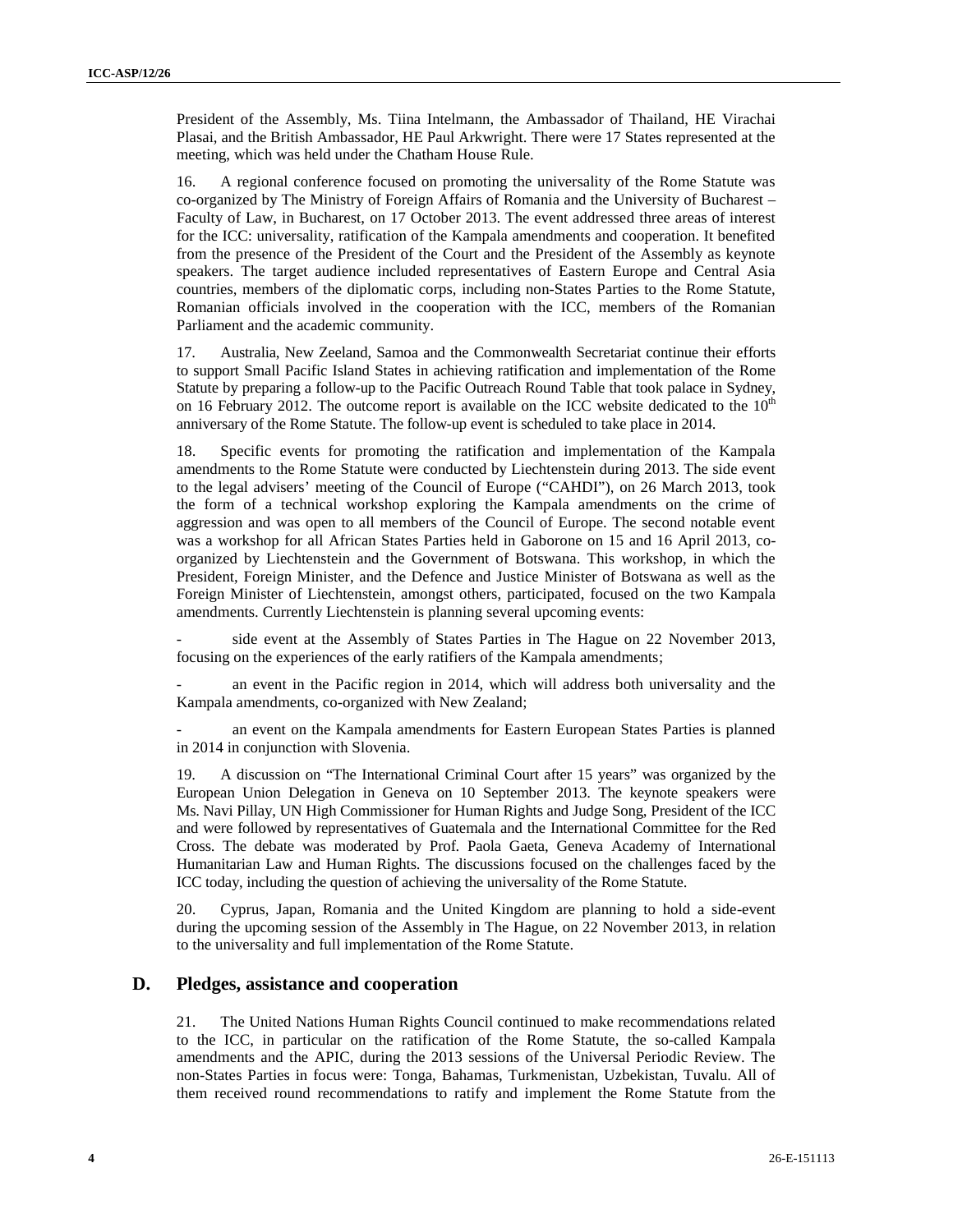following countries: Argentina, Australia, Belgium, Estonia, France, Latvia, Romania, Slovenia, Switzerland, Tunisia and Uruguay.

22. Civil society plays a crucial role in the awareness-raising on the Court, the increased ratification of the Rome Statute, promoting the adoption of national implementing legislation, the complementarity principle and cooperation of States Parties with the Court. The NGOs continued their regional and country-based approach in promoting the universality of the ICC. The Coalition for the ICC and the Parliamentarians for Global Action continuously informed the co-focal points about their activities.

23. In addition, the activities and the cooperation of international organizations merit mention.

24. The European Union (EU) continues to include in its political dialogue with non-States Parties the universality of the ICC. The EU is currently implementing the 2011 revised Action Plan to follow up on the Decision<sup>8</sup> on the International Criminal Court that contains concrete measures to support the universality and integrity of the Rome Statute aiming at: establishing the EU focal point for the Court within the European External Action Service, following-up constantly on the implementation of the ICC clauses in agreements with third countries, realizing regular bilateral demarches to encourage ratification of or accession to the Rome Statute and related instruments such as, in particular, the Agreement on Privileges and Immunities of the ICC, contributing with technical and financial support by mobilizing expertise, including from Member States and NGOs. Technical assistance could be provided through different channels: secondment and exchange programmes of experts, technical consultations between EU and target countries, EU development programmes, civil society activities funded by the EU and its Member States.

25. During the reporting period, the Organisation Internationale de la Francophonie ("OIF") started to implement the cooperation instrument signed with the ICC in 2012, and co-organized events in New York and Addis Ababa aimed at strengthening and developing cooperation in promoting international criminal law among member and observer States<sup>9</sup>.

### **III. Findings and challenges**

26. During the reporting period, the membership of the ICC amounted to 122 with Côte d'Ivoire ratifying the Rome Statute in February 2013.

6 following countier. Appendix, Australia, Delpham, Bosnia, France, Latvis, Euromia, Shown in Such the Core, Its Statssel<br>
25-Form developed plays a considered by the mention-scheme on the Core, Its Statssel<br>
25-Form deve 27. The perspective of the ICC regional membership representation continues to be on focus and several highlights are worth mentioning. Only a few States are missing for a full representation of the Central American region, but no significant steps were taken during the reporting period despite the pledges announced on the occasion of the High Level debate on the rule of law at national and international levels that took place in New York on 24 September 2013. The Asia-Pacific region remains the most underrepresented, and efforts by States Parties, international organizations and civil society were enhanced in order to promote better awareness and understanding of the Rome Statute and address challenges for its ratification and implementation. Positive signals have been received from Tonga, whose representatives during the 2013 round of the Universal Periodic Review have pointed out that the country is in the process of obtaining a policy decision to sign the Rome Statute. This could be a good basis to continue engaging Tonga through the process towards joining the ICC. Among the Eastern European countries, Ukraine is signatory but not yet Party to the Rome Statute. The main impediment to the ratification by Ukraine remains the constitutional framework that needs adjustments to allow the Rome Statute provisions to be integrated domestically. With the latest ratification by Côte d'Ivoire, the African region consolidated its representation (34/122) in the membership of the ICC.

<sup>8</sup> EU Council Decision 2011/168/CFSP on 12 July 2011

<sup>&</sup>lt;sup>9</sup> As of October 2012, 51 out of 75 member and observer States of the OIF are parties to the Rome Statute, Vanuatu being the most recent one to join.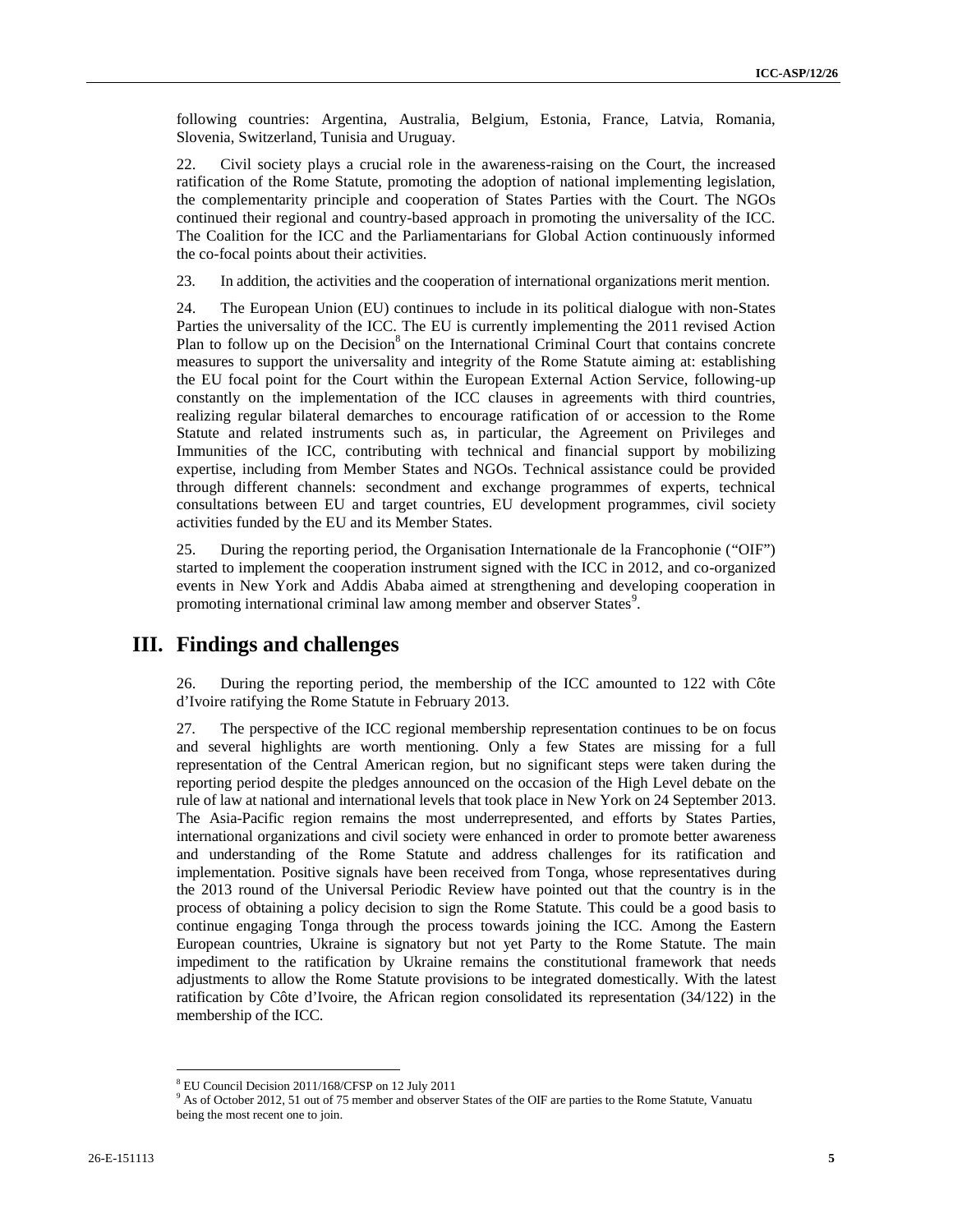**58.** The process of raditivation of the association to the Rome State adopted in Kargola was also<br>the state adopted in the results of the state constrained in the state of the state of the state of the state of the state 28. The process of ratification of the amendments to the Rome Statute adopted in Kampala was accomplished by Andorra, Botswana, Cyprus, Estonia, Germany, Luxembourg, Slovenia, Trinidad and Tobago, Uruguay and partially by Norway<sup>10</sup> during the reporting period. Liechtenstein led efforts to assist countries, including at a technical level, in the process of ratification of the amendments. Two key resources were developed during the reporting by Liechtenstein and partners and they are available online<sup>11</sup> and in hard copy, in English, French and Spanish: the Handbook on the ratification and implementation of the Kampala Amendments and the eighth version of the Status Report on the Ratification and Implementation of the Kampala Amendments on the Crime of Aggression.

29. The Agreement on Privileges and Immunities of the ICC ("APIC") was ratified by 72 States, out of which Ukraine is not yet party to the Rome Statute. No State has ratified the APIC during the reporting period and the co-focal points encouraged initiatives to ratify given the high importance of the agreement for the functioning of the Court. The co-focal points took note of the recent Belgian proposal, endorsed by the Bureau at its ninth meeting (18 September 2013), that a pledging ceremony for the ratification of APIC be included in the agenda of the thirteenth session of the Assembly in 2014.

30. Based on the information provided during the reporting period, the key challenges towards universality that remain to be addressed are: legal difficulties in amending the Constitution or the national legislation in order to ratify the Rome Statute, political challenges that hinder the ratification process, lack of expertise and financial resources, and insufficient information on resources and activities relating to the ratification and implementation of the Rome Statute.

31. Besides fostering the political will, stakeholders could enhance their efforts in assisting current or future States Parties with similar legal systems by sharing with them legal expertise and practice. Pro-activeness by States Parties in identifying potential State Parties and building partnerships with them was welcomed. As mentioned, efforts in this sense have been made bilaterally by countries and jointly by regional organisations and civil society, but further activities are needed. It was also highlighted the need to include third parties among participants in the prospective activities or to share with them the outcome with the intention to raise awareness and interest for future ratifications.

32. Given the objectives of the Plan of action, it was highlighted that the States Parties should endeavor to make the information widely available, including by providing the Secretariat with relevant information on the activities undertaken in promoting the universality and the full implementation of the Rome Statute.

## **IV. Recommendations**

### **A. To the Assembly of States Parties**

1. To continue to monitor closely the implementation of the Plan of action.

### **B. To the States Parties**

2. To continue to promote, as far as possible, the universality and full implementation of the Rome Statute in their bilateral, regional and multilateral relationships;

3. To continue their efforts to disseminate information on the Court at the national, regional and international level, including through events, seminars, publications, courses and other initiatives that may raise awareness about the work of the Court;

<sup>&</sup>lt;sup>10</sup> Only with respect to article 8 amendment.

<sup>&</sup>lt;sup>11</sup> ww<u>w.crimeofaggression.info</u>.